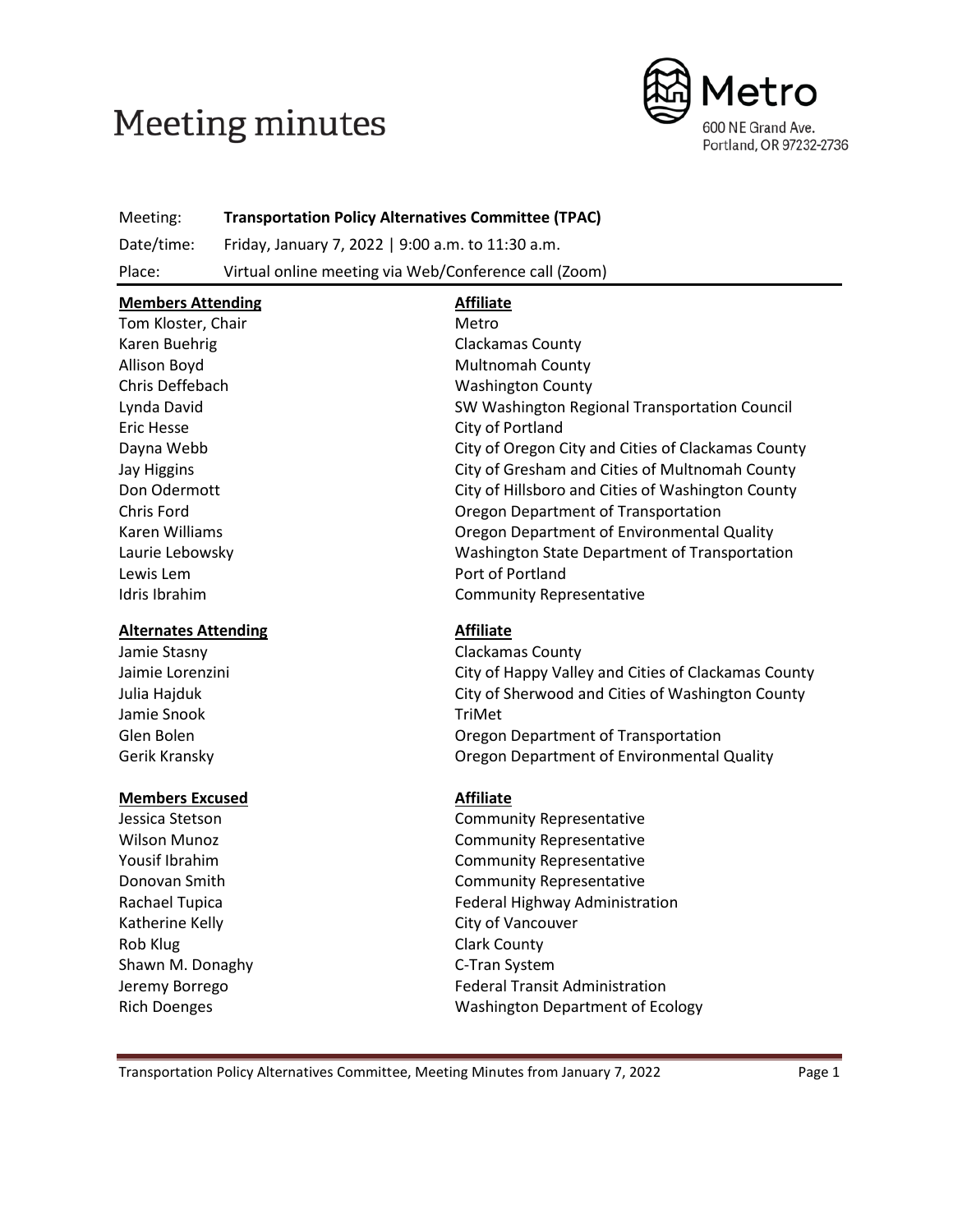#### **Guests Attending Affiliate**

Jean Senechal Biggs City of Beaverton Cody Field Cody Field City of Tualatin Brad Choi Jeff Owen Mike Foley Cindy Dauer

#### **Metro Staff Attending**

Alice Bibler Oregon Department of Transportation

Bob Kellett **Portland Bureau of Transportation** Garet Prior **Caref Prior** Caref Prior Caref Prior Caref Department of Transportation Vanessa Vissar **Vanessa Vissar** Cregon Department of Transportation

Kat Hawkins **National Example 2018** Cregon Department of Transportation Talena Adams Oregon Department of Transportation

Ted Leybold, Resource & Dev. Manager John Mermin, Senior Transportation Planner Kim Ellis, Principal Transportation Planner Caleb Winter, Senior Transportation Planner Ken Lobeck, Senior Transportation Planner Lake McTighe, Senior Transportation Planner Dan Kaempff, Principal Transportation Planner Grace Cho, Senior Transportation Planner Eliot Rose, Transportation Tech & Analyst Chris Johnson, Research Manager Al Mowbray, Sr. GIS Specialist Andrea Pastor, Senior Regional Planner Marne Duke, Senior Regional Planner Marie Miller, TPAC Recorder

#### **Call to Order, Declaration of a Quorum and Introductions**

Chair Kloster called the meeting to order at 9:00 a.m. Introductions were made. A quorum of members present was declared. Guests, public and staff were noted as attending. Reminders where Zoom features were found online was reviewed.

#### **Comments from the Chair and Committee Members**

- **Committee input form on creating a Safe Space at TPAC** (Chair Kloster) The link to adding comments and input for creating a safe space at TPAC was noted in the chat area of the meeting, which members are welcome to use at any time during the meeting. Comments will be collected and shared at the end of the meeting.
- **Updates from committee members and around the Region** (Chair Kloster and all) Jamie Snook announced her new position at TriMet; Director, Major Projects. Tara O'Brien begins her position soon and may be named the TriMet TPAC member.
- Glen Bolen noted ODOT is hosting an online open house for the Oregon Transportation Plan -: [https://odotopenhouse.org/oregon-transportation-plan-update.](https://odotopenhouse.org/oregon-transportation-plan-update) ODOT will be accepting applications for Safe Routes to School grants in March. There is a webinar for those interested in applying on January 13th from 2:00 to 3:30. You can find more info here: [https://www.oregon.gov/odot/Programs/Documents/A-Workshops-SRTS-2022-1.pdf.](https://www.oregon.gov/odot/Programs/Documents/A-Workshops-SRTS-2022-1.pdf)
- **Monthly MTIP Amendments Update** (Ken Lobeck) Chair Kloster referred to the memo in the packet provided by Ken Lobeck on the monthly submitted MTIP formal amendments during December 2021. As noted in the memo, formal/full amendments and administrative approval processes were described. For any questions on the monthly MTIP amendment projects you may contact Mr. Lobeck directly.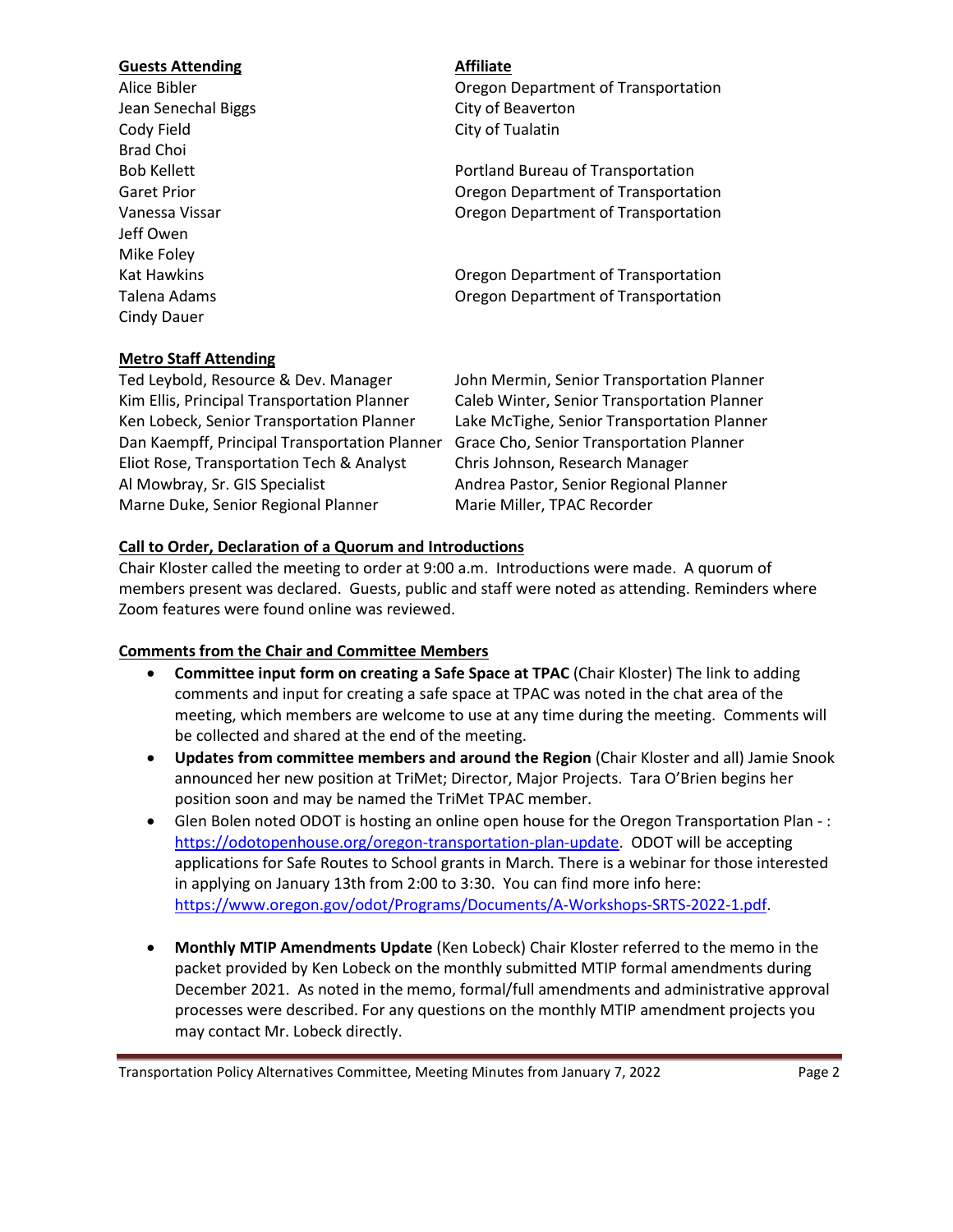- **Fatal crashes update** (Lake McTighe) Ms. McTighe provided the monthly fatal crashes report. As of the 12/28/21 ODOT fatal crash report and available police notices, 131 people have died in car crashes (an average of 11 people a month) in the three counties. The number of fatalities decreased slightly from 2020 (139) and 2019 (136). However, over the past six years fatalities trending upwards. The increase appears to be primarily in Multnomah County. In Clackamas and Washington Counties, fatalities appear to be trending downward. A safety Federal Report is coming in February. A safety workshop for transportation engineers and planners is being planned again this year.
- **2022 TPAC overview of meetings/workshops, update on TPAC community representatives** (Chair Kloster) The TPAC work program and schedule of meetings for 2022 was noted in the packet. For consistency, TPAC meetings will begin at 9:00 a.m. first Fridays. Chair Kloster noted recruitment for TPAC community members is on pause for the moment. Margi Bradway and Chair Kloster are discussing next steps with community engagement for the committee with President Peterson. Current community members have been invited to serve informally at the start of the year. Chair Kloster will report back to TPAC on Metro Council feedback and direction with this issue.

Chris Ford shared interest in the conversation to support community members on the committee. Garet Prior noted ODOT has been using sub-group meetings as an effective space for community members pre- and post- official committee meetings. It takes time/energy, but is really the only way we have found effective engagement in virtual monthly meetings. Chair Kloster added meetings at Metro are expected to stay virtual this year, but would encourage public participation and engagement.

**Public Communications on Agenda Items** Chair Kloster noted two letters submitted by Chris Smith, No More Freeways. The first letter registered No More Freeways' formal opposition to items on the January 7th agenda:

- Resolution 21-5215 amending FY 2021-22 Unified Planning Work Program (UPWP) to amend funding and add detail to existing I-5 Boone Bridge Planning Project
- Resolution 21-5216 amending FY 2021-22 Unified Planning Work Program (UPWP) to add Regional Mobility Pricing Project

The second letter regarded Comments on Regional Mobility Pricing Project draft Purpose and Need previously submitted to ODOT. These letters were added to the meeting packet.

# **Consideration of TPAC Minutes from December 3, 2021**

Karen Williams noted adding "not" to the sentence on page 7 to read: "Karen Williams asked where in the analysis studies we would find impacts on vehicle miles traveled (VMT). Ms. Putney noted these have *not* been done yet, but will be part of the environmental assessment available for review and public comment in June 2022."

#### **MOTION: To approve minutes from December 3 2021 with correction** Moved: Karen Williams Seconded: Karen Buehrig

**ACTION: Motion passed unanimously with no abstentions.**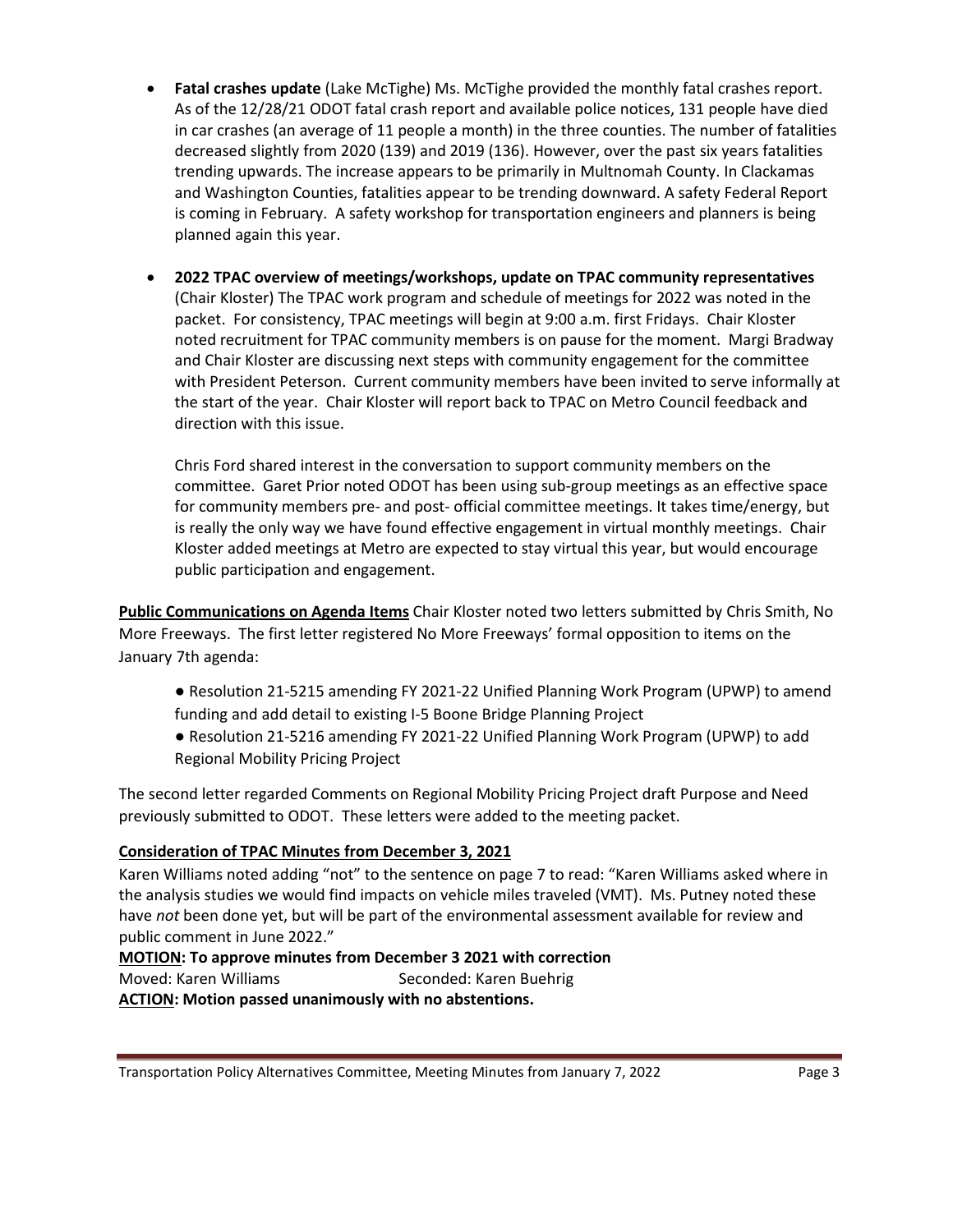### **Metropolitan Transportation Improvement Program (MTIP) Formal Amendment 21-5241**

(Ken Lobeck, Metro) The January 2022 formal amendment bundle contains several Metro planning project grouping buckets (PGB) currently programmed in FFY 2025 forward to the current federal fiscal year of 2022. The projects and/are funding is being committed to the development of the SFY 23 UPWP. The programming advancements represent a preliminary budget action to establish the possible availability of the type and amounts of federal funds for the UPWP. The final developed SFY 2023 UPWP will determine the actual approved projects and funding levels.

The remaining four projects in the bundle are new project submissions. Two projects originate from the Oregon Parks and Recreation Department's Recreational Trails Program (RTP) discretionary funding program. The projects are active transportation projects which normally would not be programmed in the MTIP and STIP However, the awarded funds are federal and FHWA requires both projects to complete their federal funds obligation process through FHWA Financial Management Information System (FMIS) process. So, MTIP and STIP programming now becomes mandatory. A detailed overview of each project amendment in the bundle is included in the packet.

# **MOTION: Provide JPACT an approval recommendation of Resolution 22-5241 consisting of twelve projects which will support development of the SFY 2023 UPWP and ensure required federal process and obligation approvals can occur for four new projects being added to the MTIP through this amendment.**

Moved: Chris Deffebach Seconded: Eric Hesse **ACTION: Motion passed unanimously with no abstentions.**

**Resolution 21-5211, amending FY 2021-22 Unified Planning Work Program (UPWP) to add Sunrise Community Visioning Project funded since UPWP adopted** (John Mermin, Metro) Mr. Mermin provided an overview of the Unified Planning Work Program (UPWP) resolutions that TPAC is being asked to recommend to JPACT. The legislative materials, exhibits and staff reports on each resolution were mentioned in the meeting packet.

Approval of Resolution 21-5211 will result in the Sunrise Gateway Corridor Community Visioning Project begin added to the UPWP, which will allow Clackamas County to initiate planning work in the current fiscal year (prior to June 30, 2022). This project was funded by the Oregon legislature during the 2021 session. House Bill 5006 contributed \$4 million to the project. Clackamas County and the City of Happy Valley will be contributing another \$1.5 million for the project through staff time. The project will be getting underway once the funds becoming available in early 2022 and is scheduled to be completed over an 18 – 24 month timeframe.

Comments from the committee:

- Eric Hesse asked if shifts in timelines with scopes of projects and budgets would necessitate additional amendments to the UPWP. Mr. Mermin noted there is a threshold for budget changes that would trigger amendments needed, which are monitored in project planning.
- Karen Buehrig noted the overlay of documents (UPWP, MTIP, RTP), and asked what appropriate activities relate to the UPWP. From the Boone Bridge project description, this project would "analysis study the effects of bridge widening on travel patterns to complete the Planning Phase, further refine a cost estimate range, update traffic analysis with tolling assumptions, advance seismic design, determine bicycle and pedestrian access, evaluate land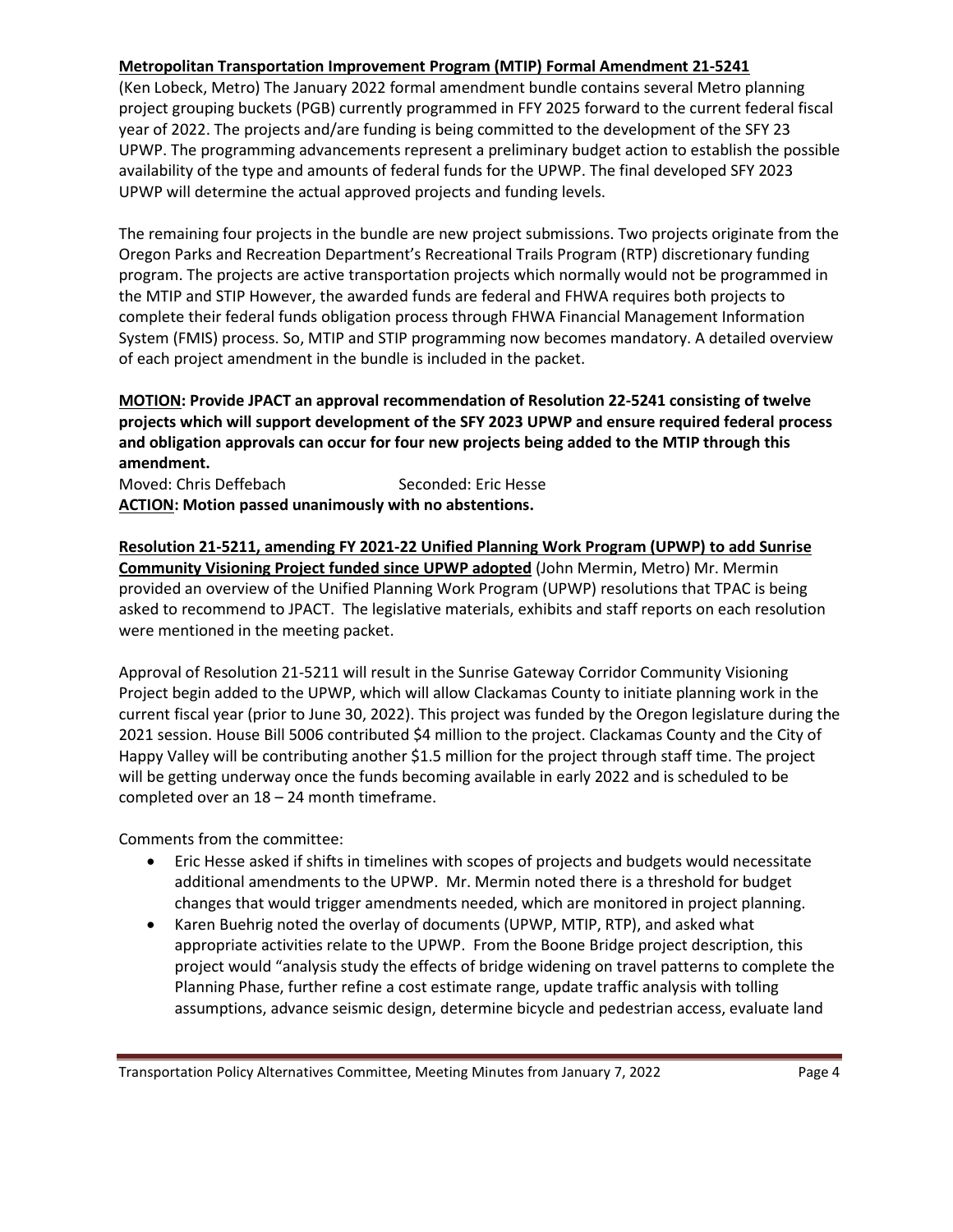use, conduct environmental analysis, and complete other pre- NEPA activities." It was asked what makes this design pre-NEPA, and then moves to the preliminary engineering stage.

• Chris Ford noted ODOT has the same questions on scope of projects, and works with FHWA on their definitions of each phase. Garet Prior noted they receive direction from Federal on planning linkage phases before shortening the NEPA activities with help on definitions between planning and PE phases. Glen Bolen and Chair Kloster proved links on the issue: <https://www.law.cornell.edu/cfr/text/23/450.318> <https://secure.sos.state.or.us/oard/displayDivisionRules.action?selectedDivision=3062>

Ted Leybold added funding references on projects and how they coordinate with UPWP between ODOT and Federal planning, and when it moves into PE phases and MTIP. Several other factors make alignment between documents challenging, such as MTA guidance with transit projects, time of funding sources spent between the documents, and tracking Federal funding.

• Karen Buehrig asked for clarification in the Regional Mobility Pricing Project UPWP narrative that seems to need 'no' added, which would read: "It has advanced out of the planning phase into the preliminary engineering and environmental review phase and is **NO** longer included within the Unified Planning Work Plan.

In this same project narrative timeline, the  $4<sup>th</sup>$  quarter of the UPWP (ending by June 30, 2023), project deliverables read "Finalize purpose and need; identify alternatives for environmental study". It was asked if this was planned to be completed by July 1, 2023, therefore not included in the next UPWP. Garet Prior noted they plan to transition into the NEPA phase at that point but will know more specifically as the project develops.

• Lewis Lem noted that when he worked at NDOT, managing the UPWP program administration, working with all the state's MPOs. If I had a question or uncertainty about how the UPWP program should be administered, often I would just ask the FHWA state Division office for some written guidance or guidelines. This provided better understanding on definitions and requirements.

**MOTION: To approve and recommend to JPACT Resolution 21-5211 amending FY 2021-22 Unified Planning Work Program (UPWP) to add Sunrise Gateway Corridor Community Visioning Project funded since the UPWP was adopted.**

Moved: Karen Buehrig Seconded: Chris Ford **ACTION: Motion passed unanimously with no abstentions.**

**Resolution 21-5215 amending FY 2021-22 Unified Planning Work Program (UPWP) to amend funding and add detail to existing I-5 Boone Bridge Planning Project** (John Mermin, Metro) Mr. Mermin noted that approval of resolution 21-5215 will result in funds added to the existing I-5 Boone Bridge Project, which will allow ODOT to initiate planning work in the current fiscal year (prior to June 30, 2022). The Planning Phase is estimated to be completed in Fiscal Year 2023 and will further refine a cost estimate range, update traffic analysis with tolling assumptions, advance seismic design, determine bicycle and pedestrian access, evaluate land use, conduct environmental analysis, and complete other pre-NEPA activities.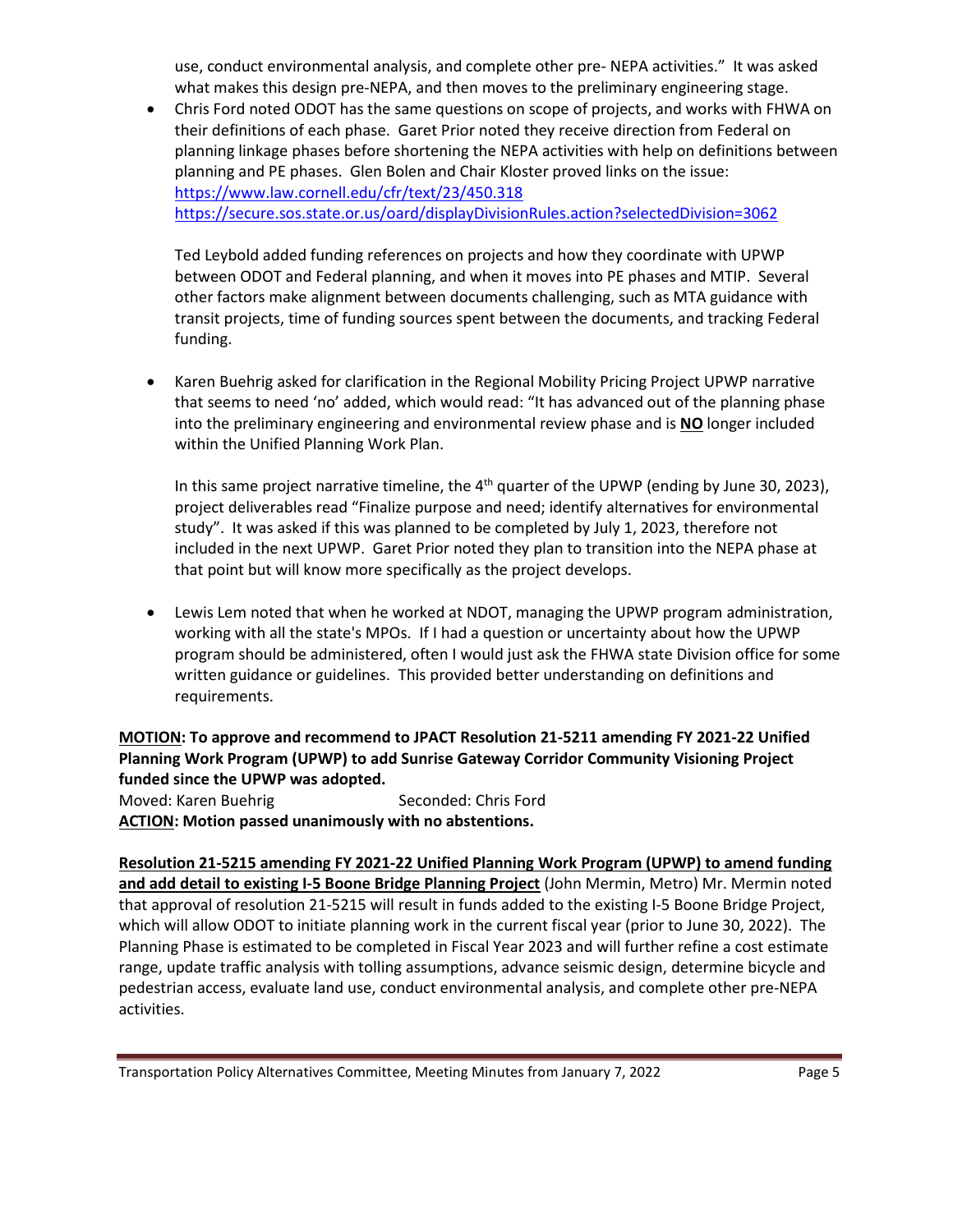**MOTION: To approve and recommend to JPACT Resolution 21-5215 amending FY 2021-22 Unified Planning Work Program (UPWP) to amend funding and add detail to existing I-5 Boone Bridge Planning Project.** Moved: Chris Ford Seconded: Chris Deffebach **ACTION: Motion passed unanimously with no abstentions.**

**Resolution 21-5216 amending FY 2021-22 Unified Planning Work Program (UPWP) to add Regional Mobility Pricing Project funded since UPWP adopted** (John Mermin, Metro) Mr. Mermin noted that approval of resolution 21-5216 will result in adding the Regional Mobility Pricing Project to the UPWP, which will allow ODOT to initiate planning work in the current fiscal year (prior to June 30, 2022). ODOT initiated a federal Planning and Environmental Linkage (PEL) process in 2021 for the Regional Mobility Pricing Project. The goal is to identify -- through outreach with agency partners and the public -- the project purpose, needs, and area of impact, and initial concepts that will be evaluated for environmental impacts under the federal National Environmental Policy Act. This initial planning phase for the Regional Mobility Pricing Project is expected to be completed in 2022.

Comments from the Committee:

• Karen Buehrig noted language in the narrative and staff report of the I-205 segment of Interstate 205 in Clackamas County (OR213 to Stafford Road), that is now pulled out from this part of the Regional Mobility Pricing Project (RMPP) because of it moving forward. It was asked how this segment would be analyzed in the RMPP? Garet Prior noted The I-205 Toll Project has advanced out of the planning phase into the preliminary engineering and environmental review phase and is longer included within the Unified Planning Work Plan. Information from the I-205 section will be used to develop different scenarios and analysis for larger areas of the tolling project.

Ms. Buehrig noted it was hoped the RMPP would look at the I-205 segment as a complete segment, not just what we learned from the I-205 project. Implications from the whole system may range differently when assumptions are made from only one segment. Mr. Prior noted they will be looking at what could work best in this area long-term within the regional context. Several factors will allow better analysis; time between the draft and final environmental assessment, community feedback, updated scenarios, and time before tolling on I-205 (later 2023) with more comprehensive understanding of congestion pricing at the regional level.

- Chris Deffebach asked if language should be included concerning I-205 toll rates. Is one toll rate plan for the whole region in the planning phase the intent to catch up with other rates, or is this the wrong assumption? Mr. Prior noted funding sources are not yet known, so variable rates in the system that includes Interstate Bridge, I-205 and other areas on I-5 and I-205 are still be planned where they fit for different times of day and sections.
- Karen Buehrig asked if it was relevant to keep the language in the description of as the project for past planning phases on the I-205 project. ODOT members noted this wording in the amendment was for transparency, but was not necessary for current description. It was agreed the two sentences in the amendment narrative could be removed with the motion to approve.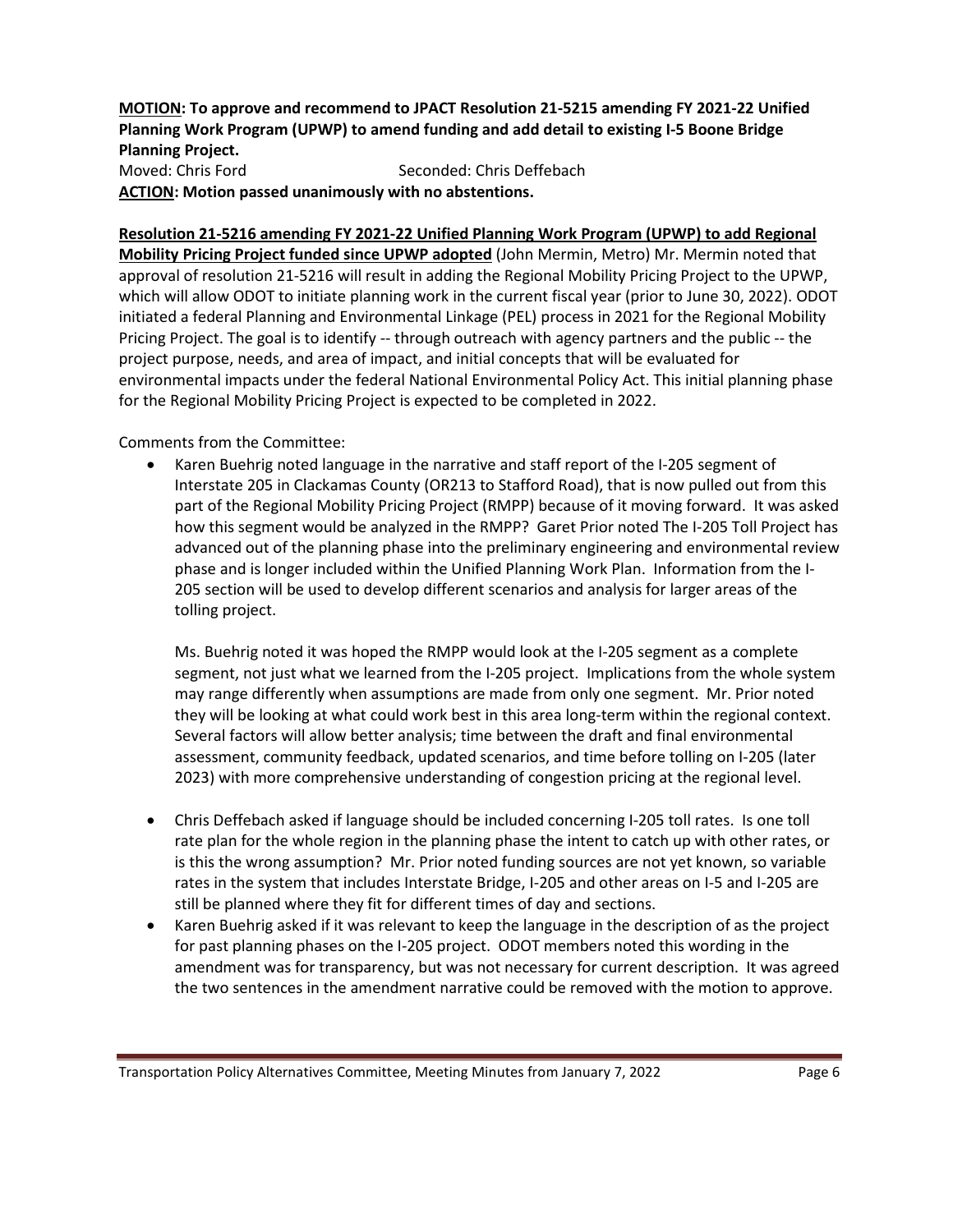**MOTION: To approve and recommend to JPACT Resolution 21-5216 amending FY 2021-22 Unified Planning Work Program (UPWP) to add Regional Mobility Pricing Project funded since UPWP adopted, with the following edit:**

**Remove 2 sentences in Exhibit A to Resolution 21-5216 that read "The I-205 Toll Project is ODOT's other active toll project. It has advanced out of the planning phase into the preliminary engineering and environmental review phase and is longer included within the Unified Planning Work Plan."** Moved: Karen Buehrig Seconded: Chris Ford **ACTION: Motion passed unanimously with edit.**

**2023 Regional Transportation Plan (RTP) Vision and Priority Outcomes** (Kim Ellis, Metro) Ms. Ellis provided an update on scoping engagement activities since Oct. 2021. Since October, staff continued to seek input from local, regional and state partners, community and business leaders and the public. The engagement activities have focused on identifying transportation trends and challenges affecting the quality of life in the region, priorities for the update to address, and ways to engage local, regional and state public officials and staff, community and business leaders and members of the public in shaping the updated plan.

Scoping engagement activities will continue in early 2022 to seek feedback on the vision and priorities for the future transportation system, topics to be the focus of the technical work and policy discussions and ideas for how best to engage public officials, community and business leaders and the public in shaping the updated plan. The central themes and topics identified through these different engagement activities will be summarized in a scoping engagement report. The topics identified during the scoping phase in combination with recommendations from the 2018 Regional Transportation Plan and more recently completed studies, and new federal and state requirements will inform the draft work plan and engagement plan developed to guide the plan update.

Next steps to finalizing the work plan and engagement plan:

• **January and February** Metro Council, regional advisory committees discuss values, priorities and desired outcomes, on-line public survey, consultation with Tribes and federal and state agencies

• **February and March** Metro Council and regional advisory committees consider stakeholder input and discuss draft work plan and engagement strategy

- **March 17** JPACT considers approval of work plan and engagement plan
- **March 23** MPAC recommendation to Metro Council on work plan and engagement plan
- **March 31** Metro Council considers approval of work plan and engagement plan

Ms. Ellis provided discussion questions and asked for feedback from the committee.

Comments from the committee:

- Don Odermott noted the lack of support with businesses in the last transportation measure, and how important it was to gain better engagement with businesses across the region. It was suggested to provide outreach to them for help attracting and keeping employees with access to transit. Ms. Ellis noted several stakeholder interviews on this subject and planned business industry forums and discussions for business leaders across the region.
- Jamie Snook noted the timing with projects, such as TV Highway and  $82^{nd}$  Avenue, and coordination with RTP planning. It was suggested that with investment development strategies the projects align with RTP planning development. It was asked what type of timeline for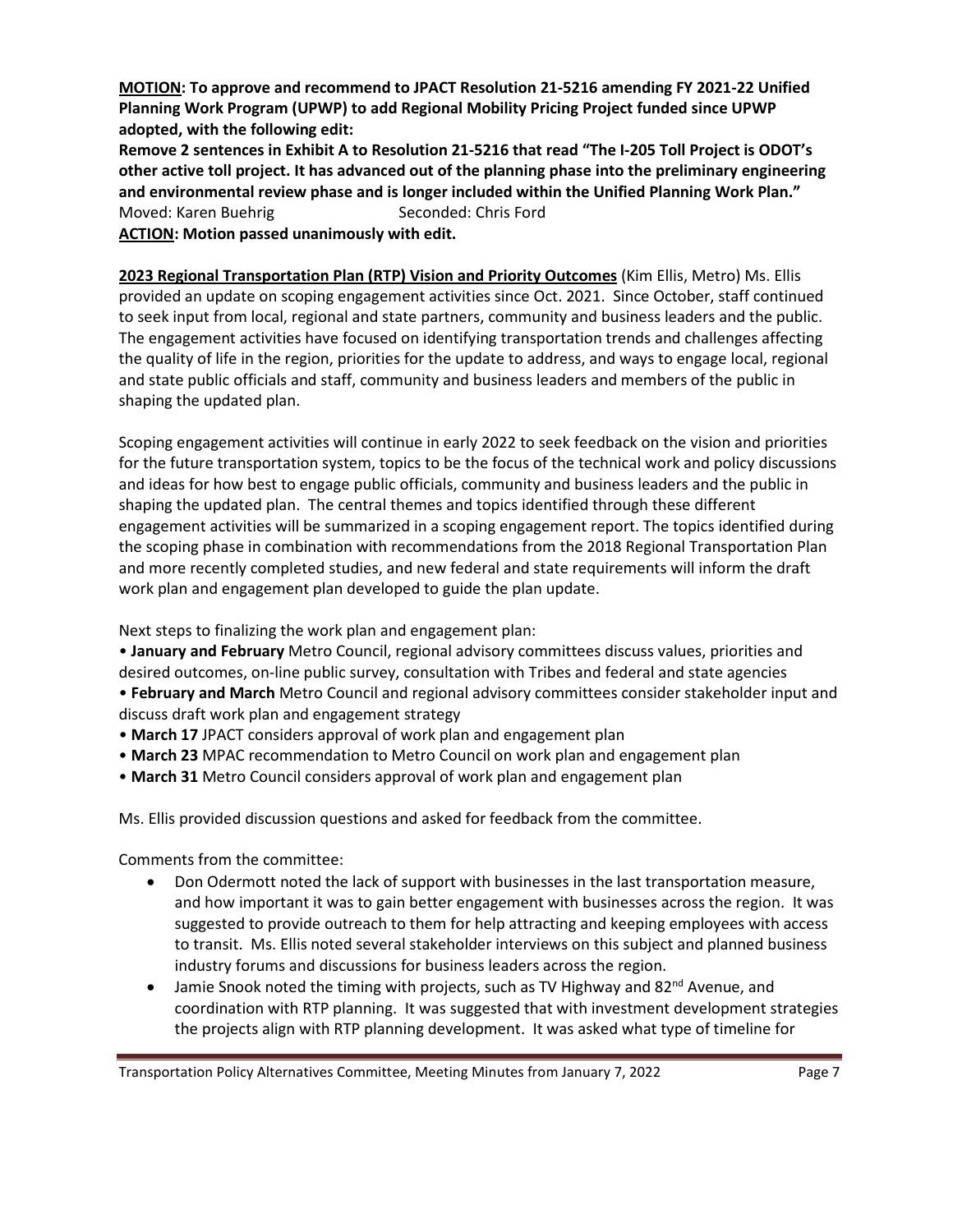project development was planned, Ms. Ellis noted the project list update would be developed for review this fall, followed by evaluation and feedback winter through spring 2023.

• Chris Ford noted the Vision Statement was aspirational, and suggested defining equity with more emphasis on transportation and housing goals. With the current housing crisis it is important to find transportation service to additional housing developments, not just in Portland but across the region. The 2040 Growth Plan should be reflected in the RTP that include outlying areas where transportation is harder to reach.

It was noted the RTP is a balanced document, aiming to reach a range of projects and investments with outcomes and goals that not all polices can achieve. There are stakeholders outside the region that need to be reached and engaged with the RTP, following federal direction. It was suggested to gain real-time input and ideas at workshops with live polling.

- Eric Hesse suggested the Vision Statement reflect key values highlighted that have developed from the Mobility Policy update and other relevant projects. Regarding climate vision, more clarity for better understanding and purpose would be advantageous. Possible moving the top 11 goals to 4 may be needed at some time. Performance based plans that recognize gaps in expected outcomes and policy expectations will help deliver the goals.
- Chris Deffebach recommended no need for change with the Vision Statement. Regarding the 4 top priorities, it was suggested to look at all 11 to find interaction and interrelated connections among projects for better support and coordination. It was felt the congestion pricing policy was narrowly written that excludes any capacity projects in the system, which is important to achieve the reliability vision and affects with more congestion on arterial roads happening now.

The safety analysis being prepared by Lake McTighe is looked forward to receiving, as diversion on roads has increased safety issues in the region. Washington County is working on their County-wide transit system plan with identified access to transit locations, and highlighting the importance to coordination among projects when updating systems. Regarding project priorities, a discussion on who decides these with different needs and goals is suggested.

- Karen Buehrig noted the good work ODOT has done with their interactive approach to outreach and engage the public, which is hoped would be taken with the RTP work. Regarding the 4 top priorities, it was suggested to show what was already laid out when asked if others have priorities so the full extent is covered in the RTP. The Vision Statement appears solid with only a minor refreshment to climate change for relevancy.
- Don Odermott noted that with new JPACT members and other elected in the region understanding the top 4 priorities better articulation between these issues was suggested. Current thought on congestion was mostly all vehicular, but other modes of travel in the region are planned, forming an urbanized multimodal transit system. It was noted not all resources of funding for transportation prioritizations comes from Federal funding. The region differs where populations and access to transit are, which should be respected and understood developing funding and policy issues. Ms. Ellis noted capacity and demand models would be formed strategically, and key policy discussions in the RTP would include congestion pricing and how this is related.
- Karen Williams suggested that, if not already done, outreach with businesses/employers that ODOT has engaged with their Get There Program on employer commute programs. Marne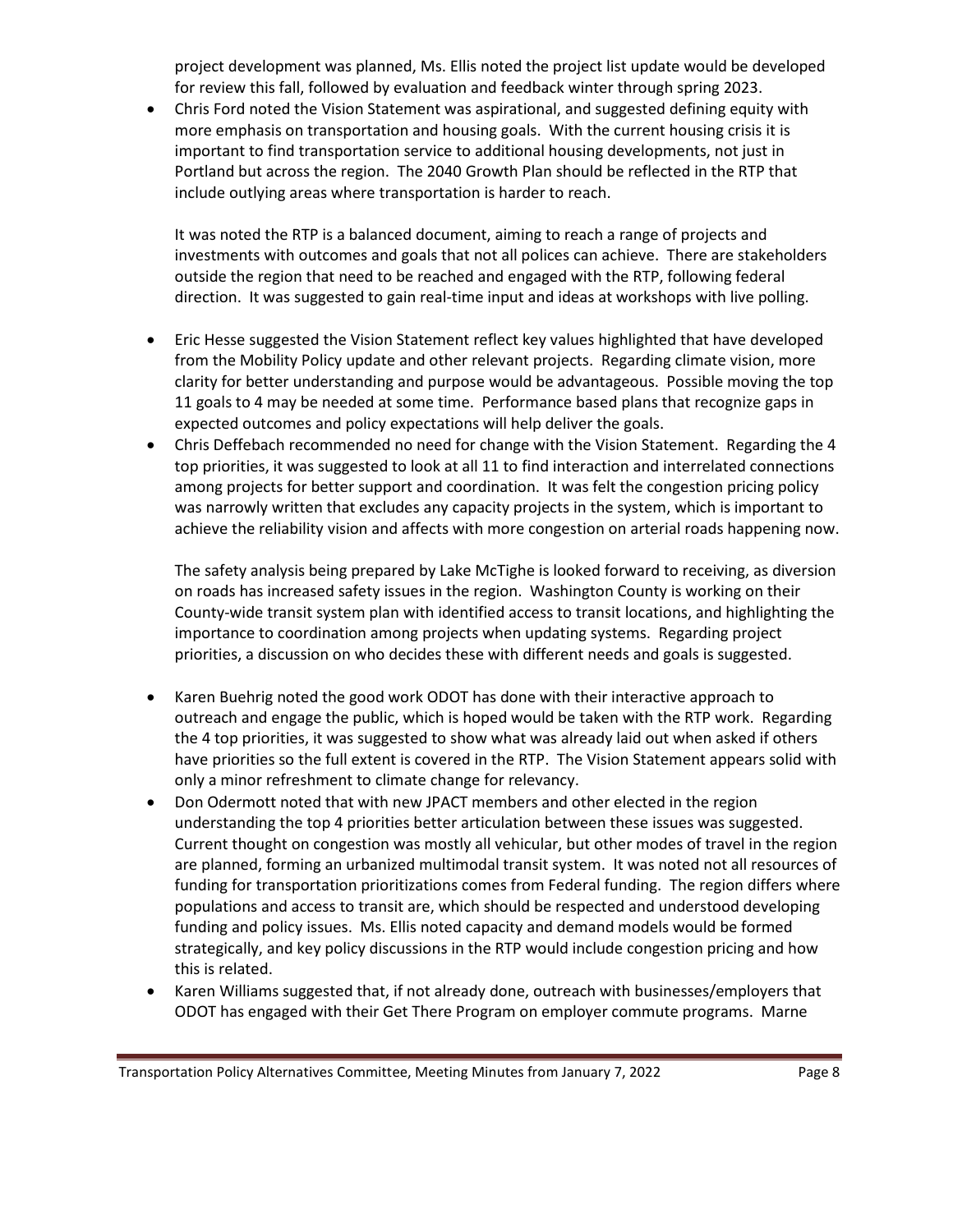Duke, contact for Get There program in the region, shared her email: [Marne.duke@oregonmetro.gov.](mailto:Marne.duke@oregonmetro.gov)

For the 4<sup>th</sup> top priority, congestion, it was suggested advocate expanding, and renaming to mobility. This makes the connection between getting people to work, land use issues, and limited housing options hear employment a strong connection.

Ms. Ellis appreciated the thoughtful feedback and insights form TPAC. For any further comments or submission of the worksheet she can be reach at [Kim.Ellis@oregonmetro.gov](mailto:Kim.Ellis@oregonmetro.gov) Depending on availability of materials with the process, updates will be provided at the Feb. 4 TPAC meeting and Feb. 16 workshop with MTAC.

# **2024-27 Oregon Department of Transportation (ODOT) Administered Funding Program –**

**Infrastructure Investment and Jobs Act (IIJA)** (Chris Ford, ODOT) Mr. Ford provided an overview of the Infrastructure Investment and Jobs Act (IIJA) with implications to funds and program allocations in Oregon. The \$1.2 billion funding over the next 5 years was shown by percentage estimates, including Flexible funds 32%, Bridge 21%, Transit 14%, Resilience 7%, Safety 4%, and several climate friendly programs (carbon reduction 5%, EV charging 4%, and active transportation 3%).

Local programs breakdown were estimated as:

- **Statewide Programs**
- ARTS: \$20m
- Local Bridge: \$34m
- Community Paths: \$20m
- CMAQ: \$8m
- MPO planning: \$6m
- STBG fund share with cities/counties/small MPOs: \$32m

# **Transportation Management Areas**

- Surface Transportation Block Grants: \$30m
- Transportation Alternatives: \$11m
- Carbon Reduction: \$27m

Several links were shared to follow updates and provide feedback to the IIJA: <https://www.oregon.gov/odot/Pages/IIJA.aspx> <https://www.oregon.gov/odot/Documents/IIJA-FAQ.pdf> <https://www.fhwa.dot.gov/bipartisan-infrastructure-law>

Ways to provide feedback to the Oregon Transportation Commission:

• Submit comments and letters through OTC website at [www.oregon.gov/odot/Get-](http://www.oregon.gov/odot/Get-Involved/Pages/OTC-Comments.aspx)[Involved/Pages/OTC-Comments.aspx](http://www.oregon.gov/odot/Get-Involved/Pages/OTC-Comments.aspx)

• Watch for online open house in February

• Provide public comment at OTC meetings January 20, February 17 (special meeting on IIJA), March

10, March 30 (special meeting on IIJA).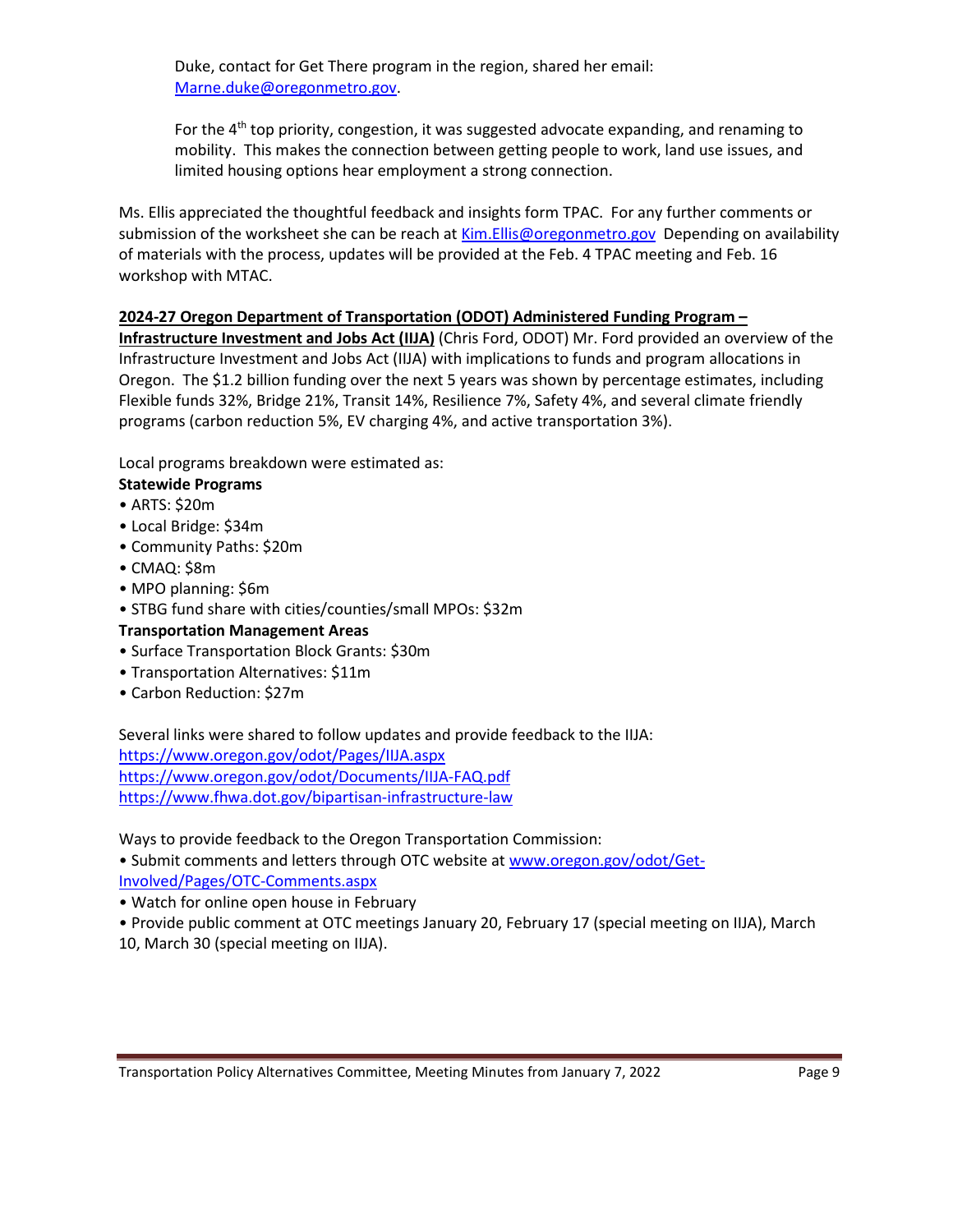Questions for stakeholders to inform development of funding scenarios for the OTC were suggested:

• Given the investments already made in the STIP and the federal infrastructure bill, how should the OTC allocate flexible funding to best advance the OTC/ODOT Strategic Action Plan and the state's transportation goals?

• Do the priorities expressed in 2020– particularly strong support for public and active transportation and Fix-It– remain? Or have these priorities changed in some ways?

• What are the specific priorities for investment of funds in public and active transportation?

Comments from the committee:

- Grace Cho asked what major trends or priorities has been heard or emerging from these presentations in the region. Mr. Ford noted nothing specific from the OTC office, but regionally topics included availability for vehicles and trucks to travel further, climate change issues, the transit system, bridges in the region and a mix of operational help for resiliency & climate.
- Lewis Lem asked how ODOT might be thinking about the bridge program in terms of funding eligibility. It was heard that prior IGA bridge programs had limited funds. Would ODOT funds be re-prioritized with more funding in the program? Mr. Ford noted the local and statewide bridge programs based on technical analysis of each, but at this time had no specifics on project plans with the program.
- Eric Hesse acknowledged a good summary presented with possible considerations noted for ongoing programs such as Flexible Funds. Adding to the bridges discussion, there is the "Protect Program" that addresses resiliency, a key new program that is important to bridges in our region. It was suggested that with adoption of the resiliency plan we aim to get higher Federal funds match under the Protect Program.
- Lewis Lem noted the Port is starting to evaluate competitive grant programs and is eager to hear more. There are the bigger bridge funds which would be applied for the I-5 bridge replacement project, and the formula grants program where eligibility and criteria is being sought. The Port would be interested in working with other agencies to coordinate together on funding opportunities.

\*An additional slide was presented "Major IIJA Discretionary Grant Programs" that was added to the packet following the meeting.

**Committee comments on creating a safe space at TPAC** (Chair Kloster) The following was received unanimously: "While challenges to meaningful engagement experienced by our community reps are exacerbated by Zoom, feels like it might be time to take a step back and consider if a different approach is merited for how/where they participate in what types of decisions."

# **Adjournment**

There being no further business, meeting was adjourned by Chair Kloster at 11:35 a.m. Respectfully submitted,

Marie Miller

Marie Miller, TPAC Recorder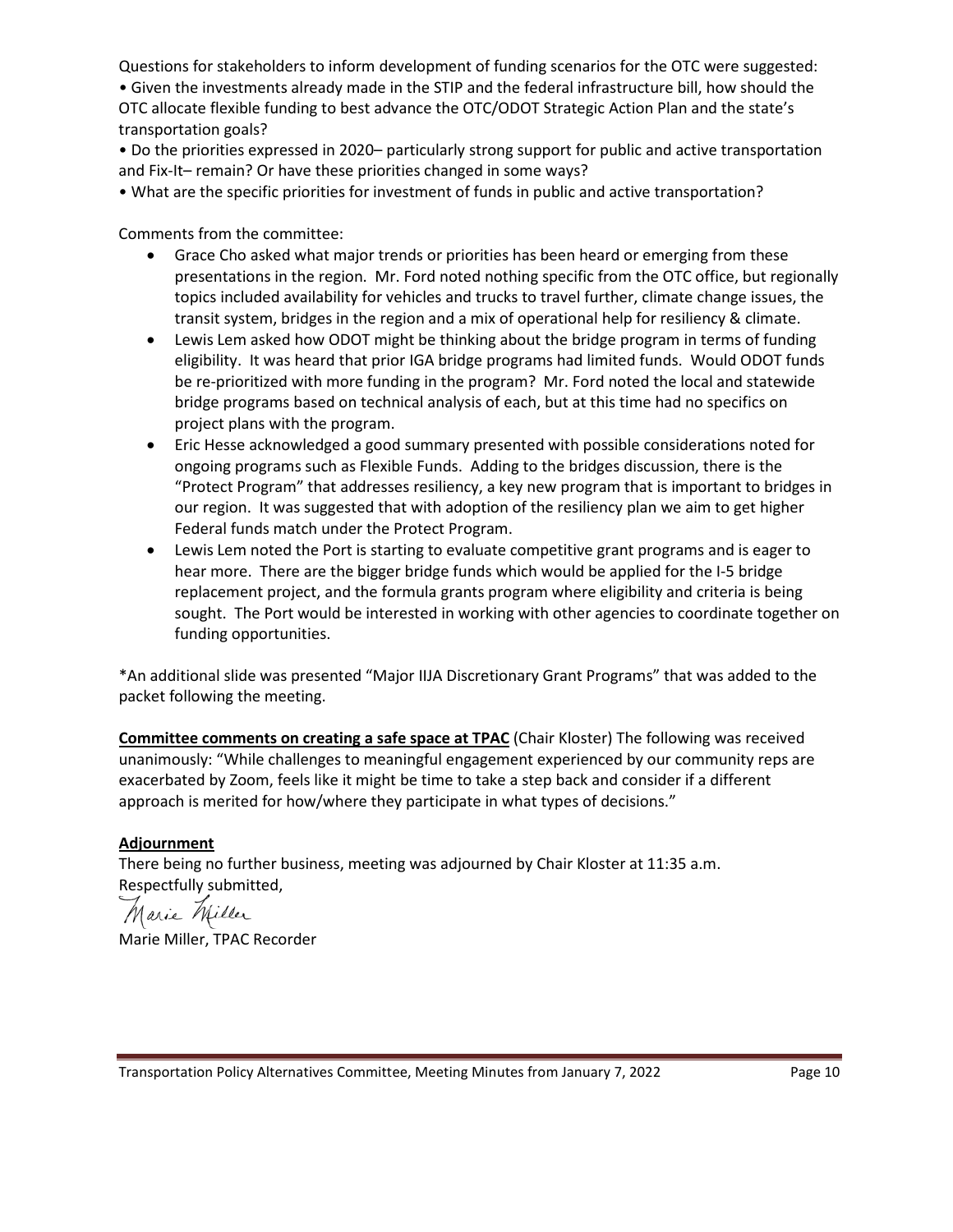| <b>Item</b>    | <b>DOCUMENT TYPE</b>                              | <b>DOCUMENT</b><br><b>DATE</b> | <b>DOCUMENT DESCRIPTION</b>                                                                                                                                                                                                                                                                                                                 | <b>DOCUMENT NO.</b> |
|----------------|---------------------------------------------------|--------------------------------|---------------------------------------------------------------------------------------------------------------------------------------------------------------------------------------------------------------------------------------------------------------------------------------------------------------------------------------------|---------------------|
| 1              | Agenda                                            | 1/7/2022                       | 1/7/2022 TPAC Agenda                                                                                                                                                                                                                                                                                                                        | 010722T-01          |
| $\overline{2}$ | <b>TPAC Work Program</b>                          | 12/30/2021                     | TPAC Work Program as of 12/30/2021                                                                                                                                                                                                                                                                                                          | 010722T-02          |
| 3              | Memo                                              | 12/28/2021                     | TO: TPAC and interested parties<br>From: Ken Lobeck, Funding Programs Lead<br>RE: TPAC Metropolitan Transportation Improvement<br>Program (MTIP) Monthly Submitted Amendments for<br>November and December 2021 (Formal Amendments) and<br>December 2021 for Administrative Modifications                                                   | 010722T-03          |
| 4              | Memo                                              | 12/7/21                        | TO: TPAC and interested parties<br>From: Marie Miller<br>RE: 2022 Transportation Policy Alternatives Committee<br>(TPAC) Meeting Schedule                                                                                                                                                                                                   | 010722T-04          |
| 5              | <b>Draft Minutes</b>                              | 12/03/2021                     | Draft TPAC minutes from December 3, 2021                                                                                                                                                                                                                                                                                                    | 010722T-05          |
| 6              | Resolution                                        | N/A                            | Resolution 21-5241 FOR THE PURPOSE OF AMENDING THE<br>2021-26 METROPOLITAN TRANSPORTATION<br>IMPROVEMENT PROGRAM (MTIP) TO ADVANCE EIGHT<br>METRO UNIFIED PLANNING WORK PROGRAM (UPWP)<br>PROJECTS INTO THE CONSTRAINED MTIP TO ASSIST IN THE<br>DEVELOPMENT OF THE SFY 2023 UPWP, PLUS ADD FOUR<br>NEW PROJECTS TO THE MTIP (JA22-07-JAN2) | 010722T-06          |
| $\overline{7}$ | Exhibit A                                         | N/A                            | Exhibit A to Resolution 21-5241                                                                                                                                                                                                                                                                                                             | 010722T-07          |
| 8              | <b>Staff Report</b>                               | 12/29/2021                     | TO: TPAC and interested parties<br>From: Ken Lobeck, Funding Program Lead<br>RE: January 2022 MTIP Formal Amendment & Resolution<br>21-5241 Approval Request (Regular Bundle)                                                                                                                                                               | 010722T-08          |
| 9              | Legislative Package<br>for Resolution 21-<br>5211 | N/A                            | Resolution 21-5211 FOR THE PURPOSE OF AMENDING THE<br>FY 2021-22 UNIFIED PLANNING WORK PROGRAM (UPWP)<br>TO ADD THE SUNRISE GATEWAY CORRIDOR COMMUNITY<br>VISIONING PROJECT THAT WAS FUNDED SINCE THE UPWP<br><b>WAS ADOPTED</b><br>Exhibit A to Resolution 21-5211<br>Staff Report to Resolution 21-5211                                   | 010722T-09          |
| 10             | Legislative Package<br>for Resolution 21-<br>5215 | N/A                            | Resolution 21-5215 FOR THE PURPOSE OF AMENDING THE<br>FY 2021-22 UNIFIED PLANNING WORK PROGRAM (UPWP)<br>TO AMEND THE FUNDING AND ADD DETAIL TO THE I-5<br><b>BOONE BRIDGE PLANNING PROJECT</b><br>Exhibit A to Resolution 21-5215<br>Staff Report to Resolution 21-5215                                                                    | 010722T-10          |